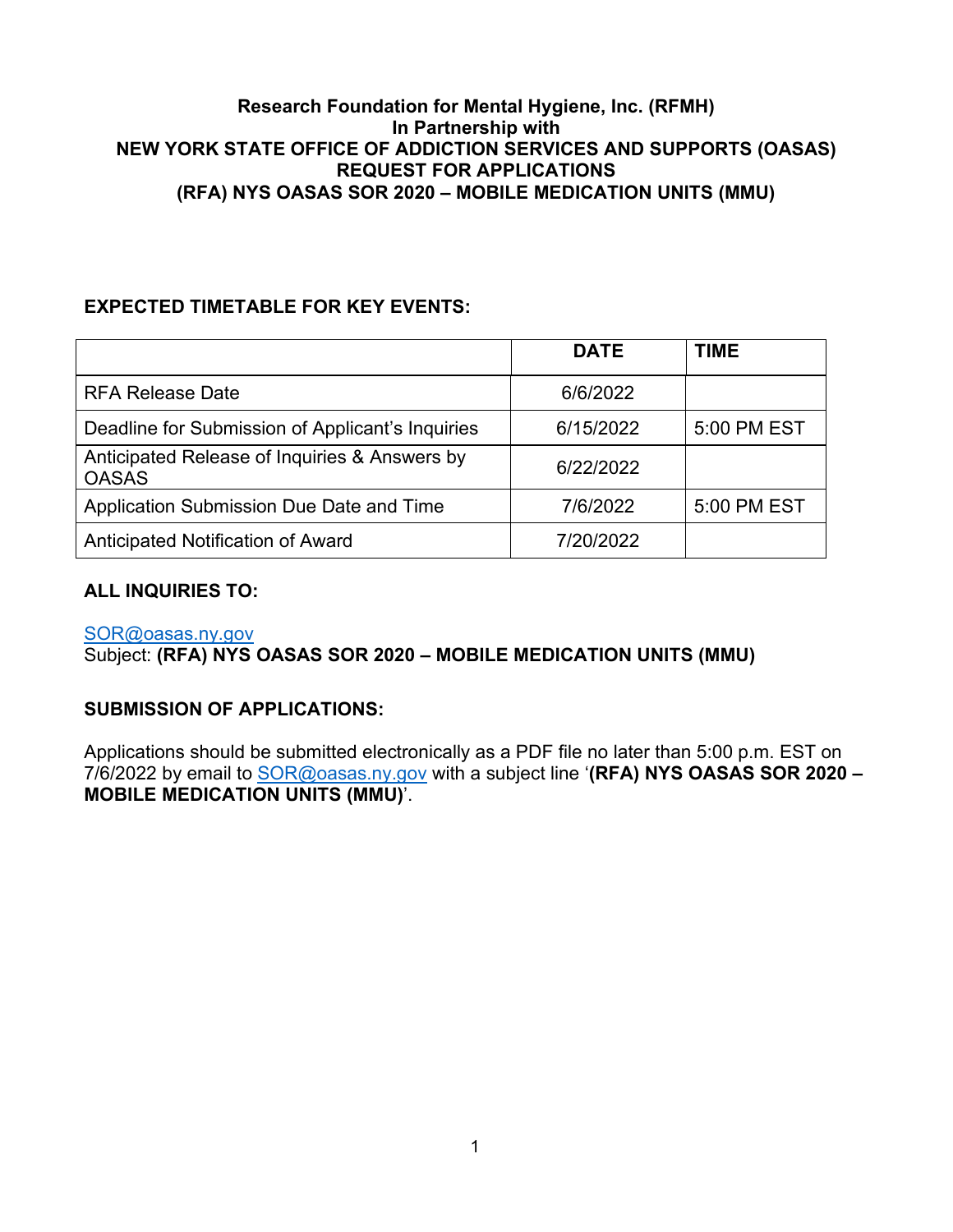## **Research Foundation for Mental Hygiene, Inc. (RFMH) In Partnership with NEW YORK STATE OFFICE OF ADDICTION SERVICES AND SUPPORTS (OASAS) REQUEST FOR APPLICATIONS (RFA) NYS OASAS SOR 2020 – MOBILE MEDICATION UNITS (MMU) Table of Contents**

| ATTACHMENT B - ANNUAL OPERATING BUDGET AND JUSTIFICATION 10 |  |
|-------------------------------------------------------------|--|
|                                                             |  |
|                                                             |  |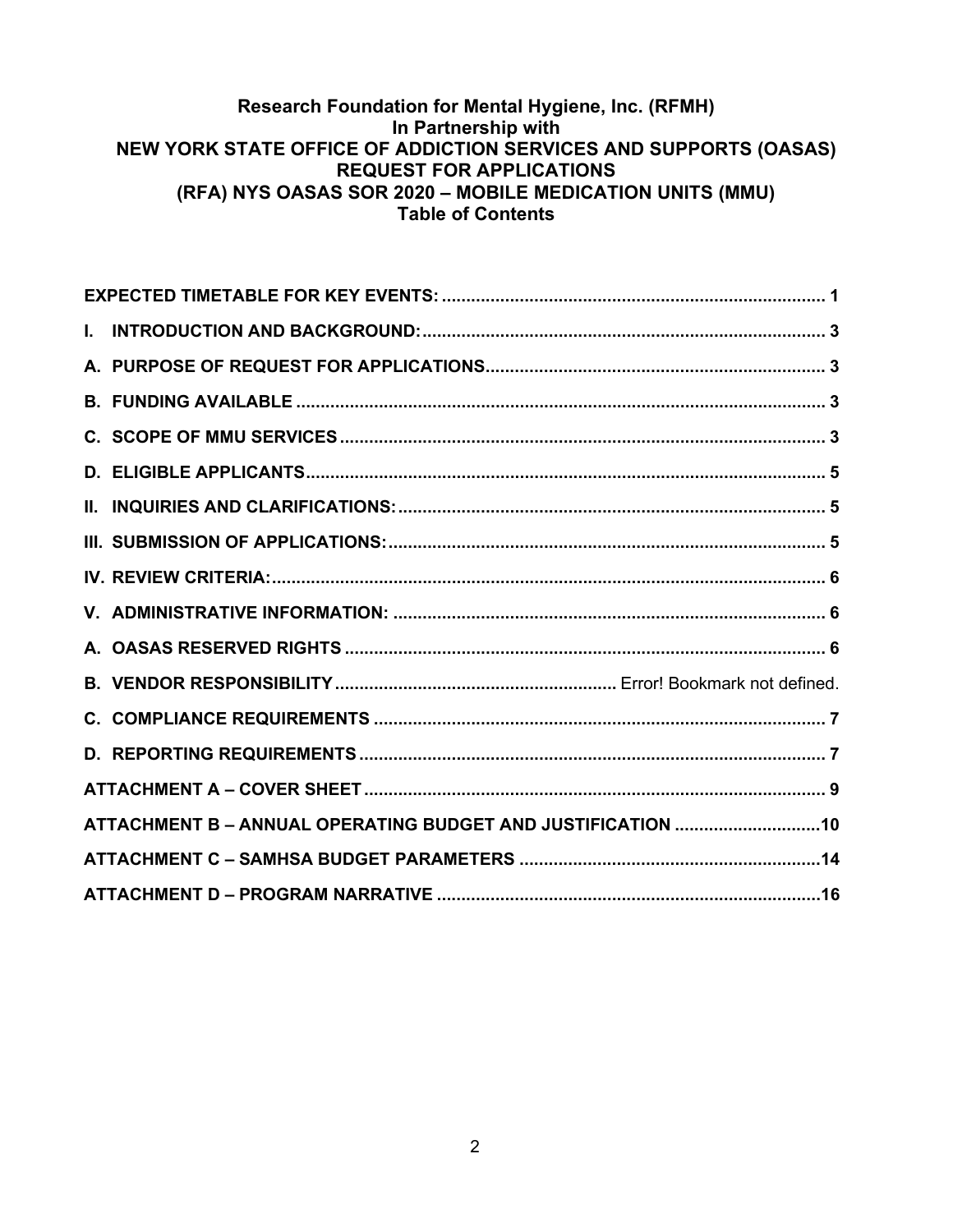# <span id="page-2-0"></span>**I. INTRODUCTION AND BACKGROUND:**

# <span id="page-2-1"></span>**A. PURPOSE OF REQUEST FOR APPLICATIONS**

The New York State Office of Addiction Services and Supports (OASAS), in partnership with Research Foundation for Mental Hygiene, Inc. (RFMH), is seeking applications for the development of Mobile Medication Units (MMU). The development of MMUs is made possible as a result of the release of the Final Rule on MMUs by the Drug Enforcement Authority (DEA) and is in response to the state's need for increasing Opioid Treatment Program (OTP) services availability.

# <span id="page-2-2"></span>**B. FUNDING AVAILABLE**

- Up to a total \$1.65 million in NYS OASAS SOR 2020 funds is available to assist OTPs in developing MMUs.
- One-time only awards of up to \$550,000 will be made to establish 3 MMUs providing services in New York City (NYC). Priority will be given to establishing MMUs in Queens, the Bronx, and Staten Island, and/or serving Special Populations as described in section (I)(C).
- The purpose of the award is to cover any or all of the following:
	- o purchase and/or retrofit an MMU
	- $\circ$  purchase and/or upgrade equipment for the MMU. This could include dispensing equipment and cold storage, safety and security equipment, medical supplies, electronic health system, and office supplies.
	- o Recruitment and hiring costs: personal services and fringe benefits for key staffing; including any or all of the following: nurses, peers, a clinician, a physician or mid-level practitioner, and driver/security.
- OTP Providers may apply for multiple awards to deliver services in multiple locations, however, such Providers must submit separate applications for each proposed MMU. Note that the MMU may serve locations outside of the borough in which the OTP is located.
- Funding is available through September 29, 2022 with a possibility of no cost extension which is dependent on SAMHSA approval.

# <span id="page-2-3"></span>**C. SCOPE OF MMU SERVICES**

- Awarded MMUs must provide continued services for a minimum of 2 years from the first day of operation. Awarded MMUs who do not meet this requirement may have their MMU certification suspended or revoked and the MMU recovered by OASAS.
- OTP must obtain full approval from OASAS, the Drug Enforcement Authority (DEA), and Substance Abuse and Mental Health Services Administration (SAMHSA) to operate the MMU. Awarded MMUs who do not meet this requirement may have their MMU certification suspended or revoked and the MMU recovered by OASAS.
- The MMU that is established can only operate within New York State and must adhere to all OASAS, DEA and SAMHSA regulations and guidance at all times.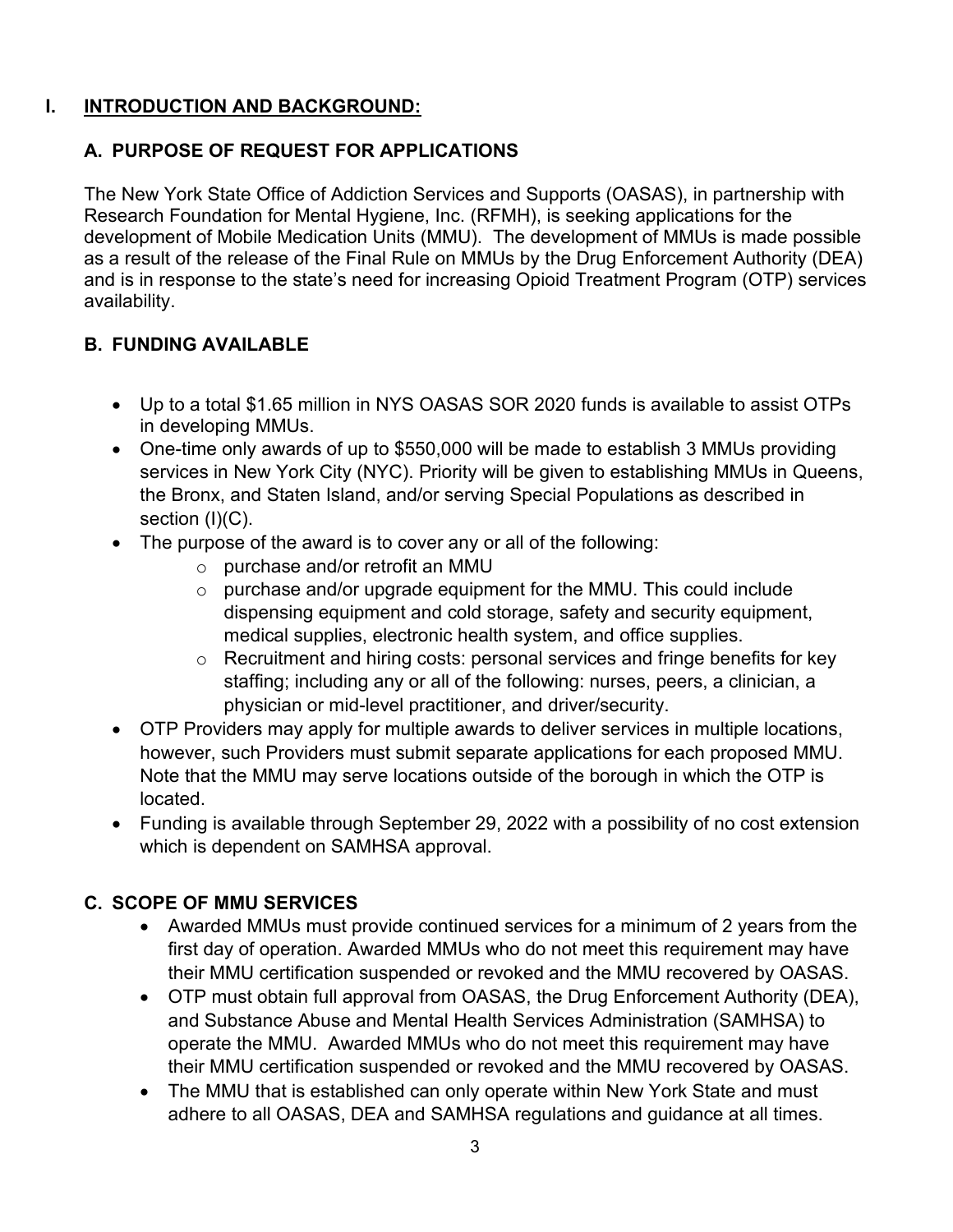- MMUs are required to provide the following services while adhering to the appropriate COVID-19 or other public health-related guidance:
	- o Medication administration and observation: the face-to-face administration or dispensing of a medication by medical staff, to be delivered in conjunction with observation of the patient prior to the administration and after, as appropriate to the medication and patient's condition. MMUs are expected to dispense OASAS approved medication only for the purpose of maintenance or detoxification treatment for substance use disorder (SUD) and must include methadone and buprenorphine. Medication dispensing also includes the dispensing of *take-home medications* and medications for *guest dosing*.
	- $\circ$  Admission assessments and medication induction: admission assessment is a service between prospective patient and clinical staff for the purpose of determining a preliminary diagnosis, appropriateness for service, personcentered initial plan of treatment, including type(s) of services and frequency of services; medication induction includes dispensing of a new medication and the period of observation required as part of medication management. This also includes any initial services or pre-admission services and screening, per the NYS OASAS Part 822 regulations.
	- o Other medical services: medical services performed by a qualified licensed medical professional, which should include, but is not limited to the full physical examination completed as part of induction services, or the provision of periodic physical exams, as indicated.
	- $\circ$  Toxicology tests: collection of urine or oral samples for drug testing or analysis provided per the OTP's policy on toxicology, whenever determined by the medical provider as clinically appropriate with at least eight random toxicology tests conducted per year for each patient.
- OTPs should also consider the following additional services to be available on the MMU while adhering to the appropriate COVID-19 or other public health-related guidance. Should the OTP decide not to provide the following additional services on the MMU, the OTP must include in the MMU's policies and procedures methods for which patients can obtain such services.
	- o Counseling services to be provided in-person, via telehealth, or a hybrid which includes group counseling and individual counseling: group counseling is a service between one or more clinical staff and multiple patients at the same time, to be delivered consistent with patient treatment/recovery plans, their development or emergent issues. Group counseling sessions must be structured in size and duration to maximize therapeutic benefit for each participant. Program policies must include a process for determining group size, group purpose, monitoring patient experience, and assessing group efficacy; individual counseling is a service between a clinical staff member and a patient focused on the needs and goals of the patient to be delivered consistent with the treatment/recovery plan, its development or emergent issues.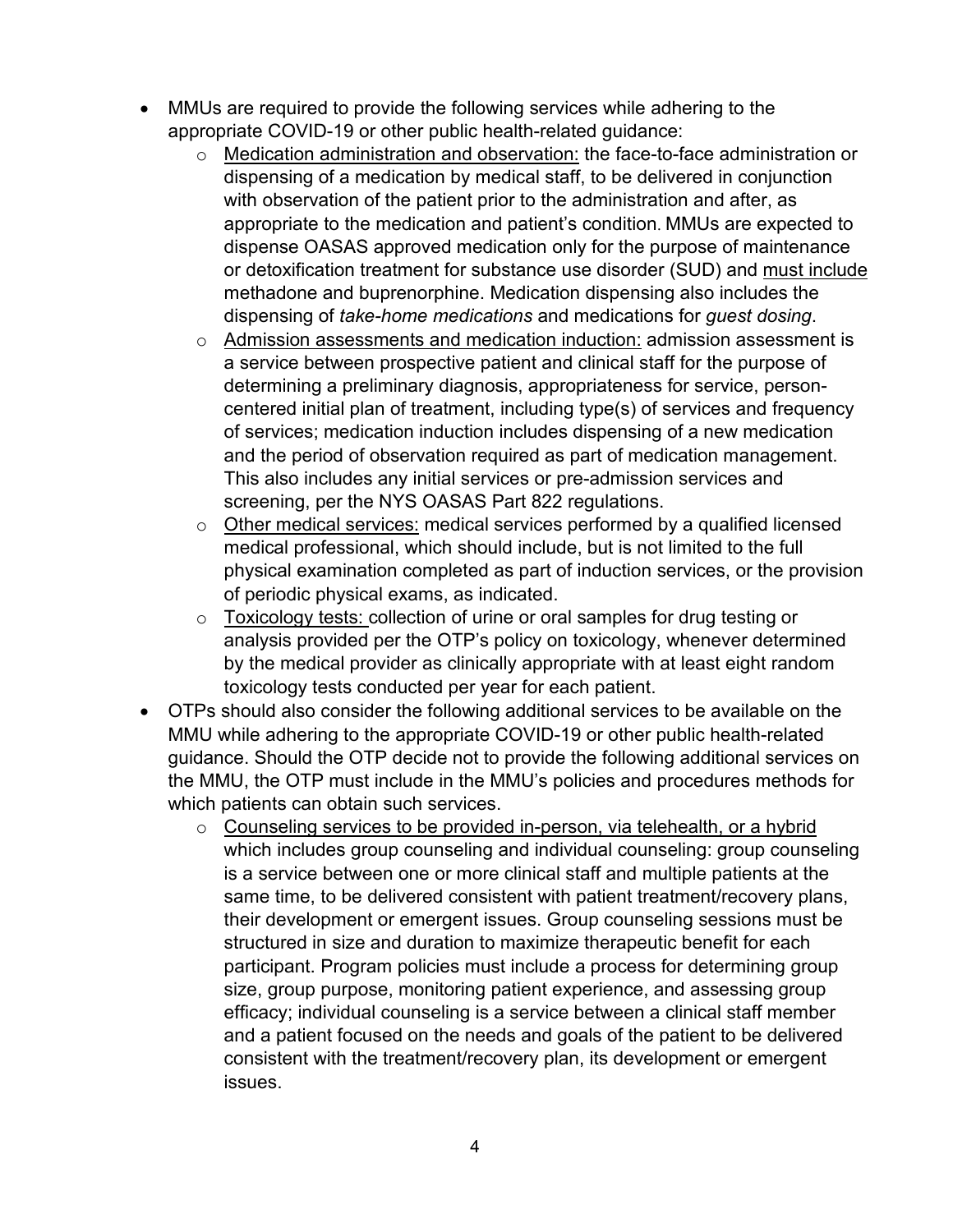- $\circ$  Peer support services to be provided in-person, via telehealth, or a hybrid: peer support service is provided by a peer advocate as defined in NYS OASAS Part 800 regulations. Peer support services are services for the purpose of outreach for engaging an individual to consider entering treatment, reinforcing current patients' engagement in treatment, and connecting patients to community-based recovery supports consistent with treatment/recovery and discharge plans.
- $\circ$  Other services: any other services that are deemed to be beneficial to support MMUs providing person centered care.
- o Special populations: All the aforementioned required and/or additional services provided to special populations, such as but not limited to incarcerated individuals, individuals in Long-Term Care Facilities, residential programs, Part 816/818 programs, other organization caring for patients requiring Medication for Opioid Use Disorder (MOUD).

# <span id="page-4-0"></span>**D. ELIGIBLE APPLICANTS**

• An agency or organizations that currently operates an OASAS certified OTP is eligible to apply.

## **For purposes of this solicitation, the following definitions apply:**

• **OASAS Certified:** Applicants are advised that any organization with a valid OASASoperating certificate at the time of award will be eligible for funding.

## <span id="page-4-1"></span>**II. INQUIRIES AND CLARIFICATIONS:**

Any inquiries or requests for clarification about this RFA must be received in writing by 5:00PM EST on **June 15, 2022** and must be submitted by email to [SOR@oasas.ny.gov](mailto:SOR@oasas.ny.gov) with a subject line '**(RFA) NYS OASAS SOR 2020 – MOBILE MEDICATION UNITS (MMU)**'. Answers will be posted to the OASAS Procurement web page on or around **June 22, 2022.** 

In the event it becomes necessary to clarify any portion of this RFA, a clarification will be posted to the OASAS website.

## **III. SUBMISSION OF APPLICATIONS:**

## <span id="page-4-2"></span>**Each application must be separately packaged. If applying for more than one MMU, separate applications must be submitted.**

## **Hardcopy and/or Facsimile Proposals Will Not Be Accepted.**

Applications should be submitted electronically as a PDF file no later than 5:00 p.m. EST on July 06, 2022 by email to [SOR@oasas.ny.gov](mailto:SOR@oasas.ny.gov) with a subject line '**(RFA) NYS OASAS SOR 2020 – MOBILE MEDICATION UNITS (MMU)**'.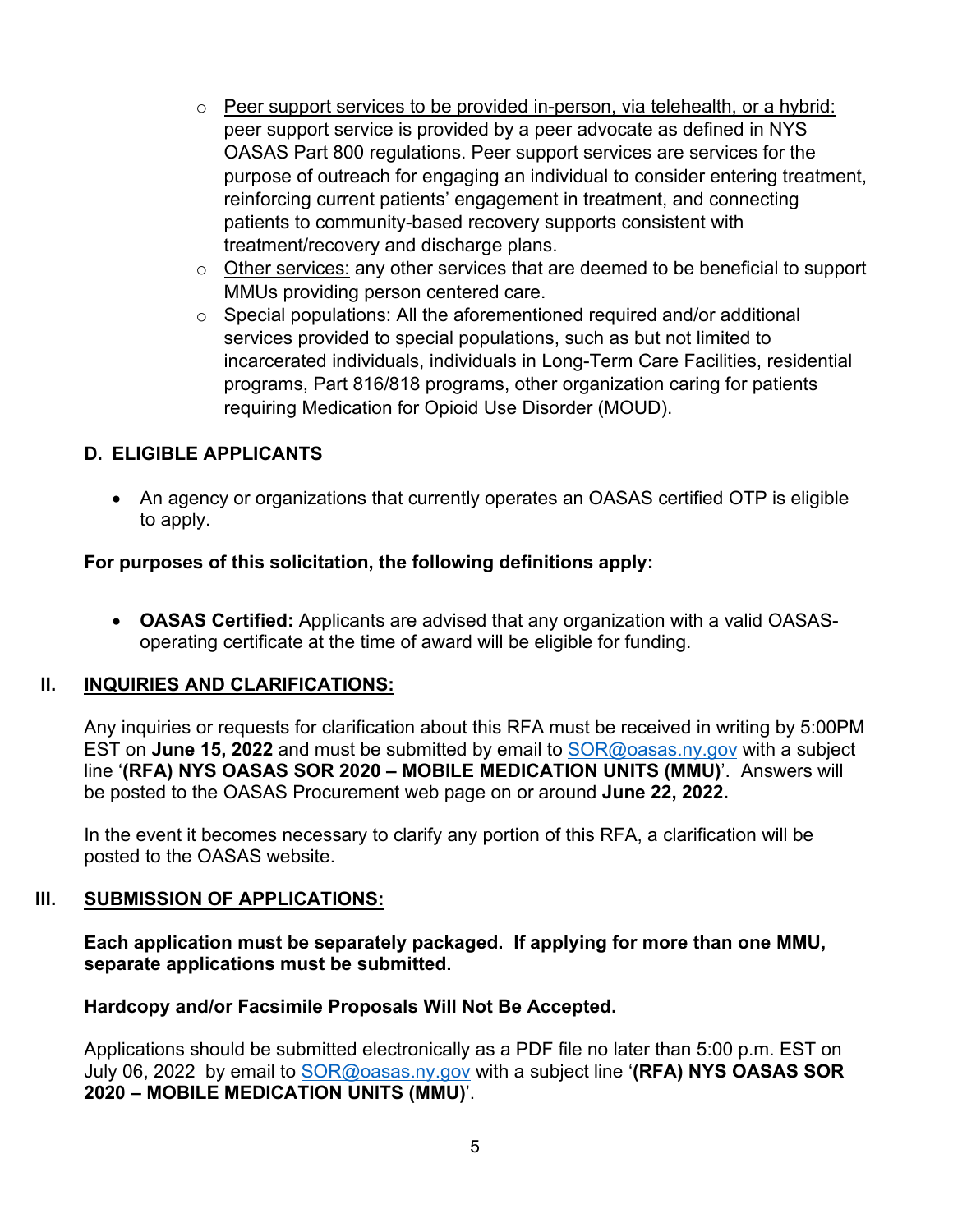# **APPLICATION FORMAT AND CONTENT**

The submission should include the following:

- A completed ATTACHMENT A COVER SHEET
- A completed ATTACHMENT B ANNUAL OPERATING BUDGET AND JUSTIFICATION
- A completed ATTACHMENT D PROGRAM NARRATIVE

# **IV. REVIEW CRITERIA:**

<span id="page-5-0"></span>Funding under this application will be distributed as follows:

OASAS will issue three awards in New York City. Funding will be awarded based on determination that an applicant is eligible for an award; and has the highest score among applicants according to the Program Narrative detailed in Attachment D. Scoring will be as follows:

- Needs Justification 24 points
- Operation Location(s)/Dispensing Location(s) 7 points
- Staffing 14 points
- Security  $-4$  points
- Hours of Operation/Dispensing Hours 5 points
- MMU Overnight Parking Location 4 points
- $\bullet$  Projections  $-4$  points
- Protocols 18 points
- Services 20 points

# <span id="page-5-1"></span>**V. ADMINISTRATIVE INFORMATION:**

# <span id="page-5-2"></span>**A. OASAS RESERVED RIGHTS**

OASAS, through its fiscal agent RFMH, reserves the right to:

- Reject any or all applications received in response to this Request for Applications.
- Not make an award to any applicant who is not in good standing. Good Standing is defined as all of a Providers operating certificates for its OTPs which are subject to a compliance rating have a current compliance rating of partial (two years) or substantial (three years) compliance
- Withdraw the RFA at any time, at OASAS's sole discretion.
- Make an award under this RFA in whole or in part.
- Make awards based on geographical or regional consideration to serve the best interests of the State.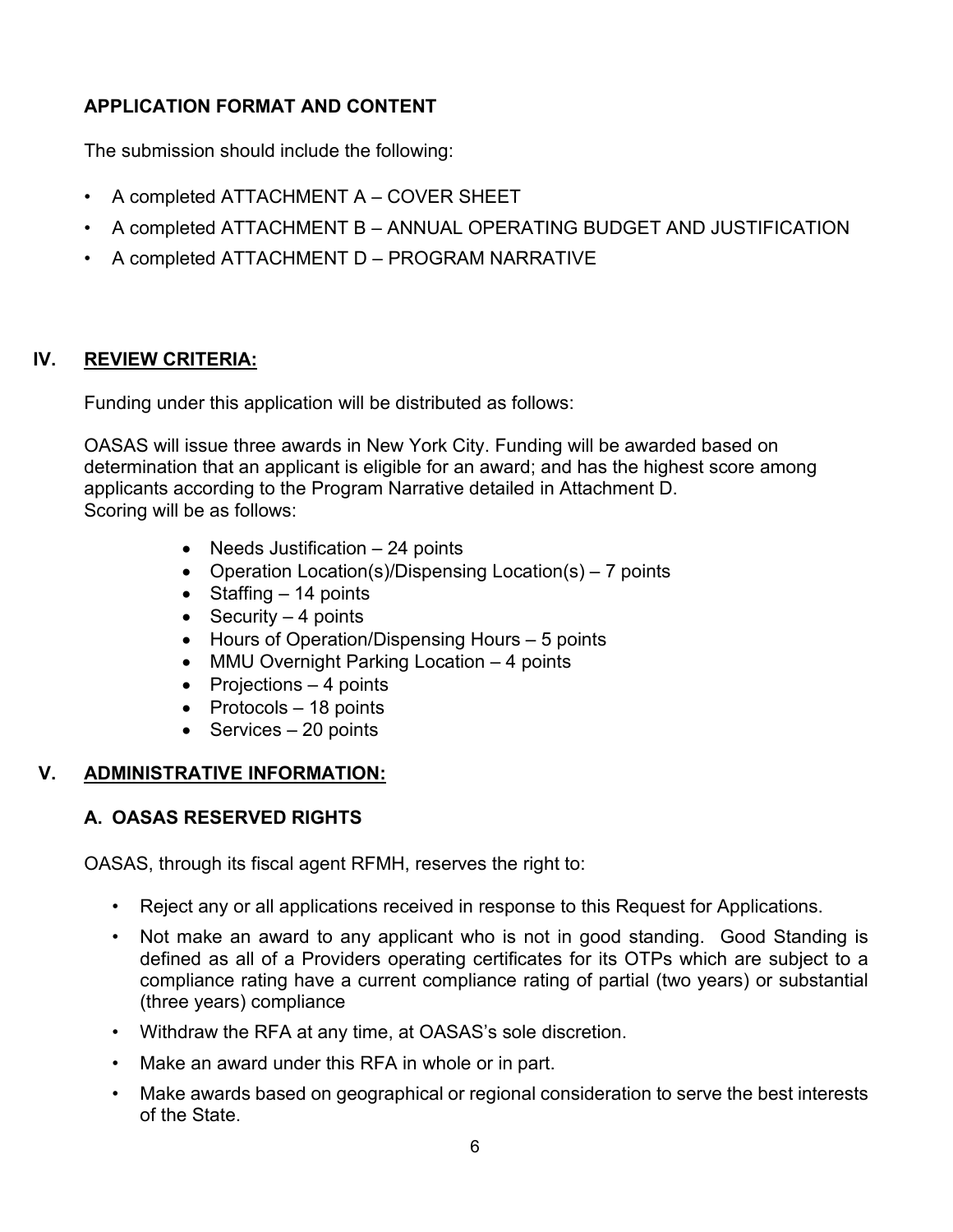- Make awards in a culturally humble and ethnically diverse manner as determined necessary and appropriate in the sole discretion of OASAS to serve best the interests of the State.
- Negotiate with the successful applicant within the scope of the RFA in the best interests of the State.
- Disqualify any applicant whose conduct and/or application fails to conform to the requirements of this RFA.
- Seek clarifications and revisions of applications.
- Use application information obtained through site visits, management interviews and the State's investigation of an applicant's or its proposed subcontractor's qualifications, experience, ability or financial standing, and any material or information submitted by the applicant in response to the OASAS's request for clarifying information in the course of evaluation and/or selection under the RFA.
- Amend the RFA to correct errors of oversight, or to supply additional information as it becomes available.
- Direct applicants to submit application modifications addressing subsequent RFA amendments.
- Change any of the scheduled dates.
- Eliminate any mandatory, non-material specification that cannot be met by all of the prospective applicants.
- Waive any requirement that is not material.
- Conduct contract negotiations with the next successful applicant, should the OASAS be unsuccessful in negotiating with the selected applicant.
- Utilize any and all ideas submitted in the applications received.
- Require correction of simple arithmetic or other apparent errors for the purpose of assuring a full and complete understanding of an applicant's application and/or to determine an applicant's compliance with the requirements of the solicitation.
- Accept applications after the due date for submissions, if OASAS in its sole discretion, determines there is good cause shown for the delay in the submissions.

# <span id="page-6-0"></span>**B. COMPLIANCE REQUIREMENTS**

All activities performed with funds from this solicitation must be carried out in a manner that complies with all applicable federal and New York State laws and regulations to include GPRA data collection.

# <span id="page-6-1"></span>**C. REPORTING REQUIREMENTS**

Applicants will be required to provide monthly implementation status reports and service delivery statistics once program is operational. OASAS may add additional reporting based on SAMHSA and OASAS needs for information.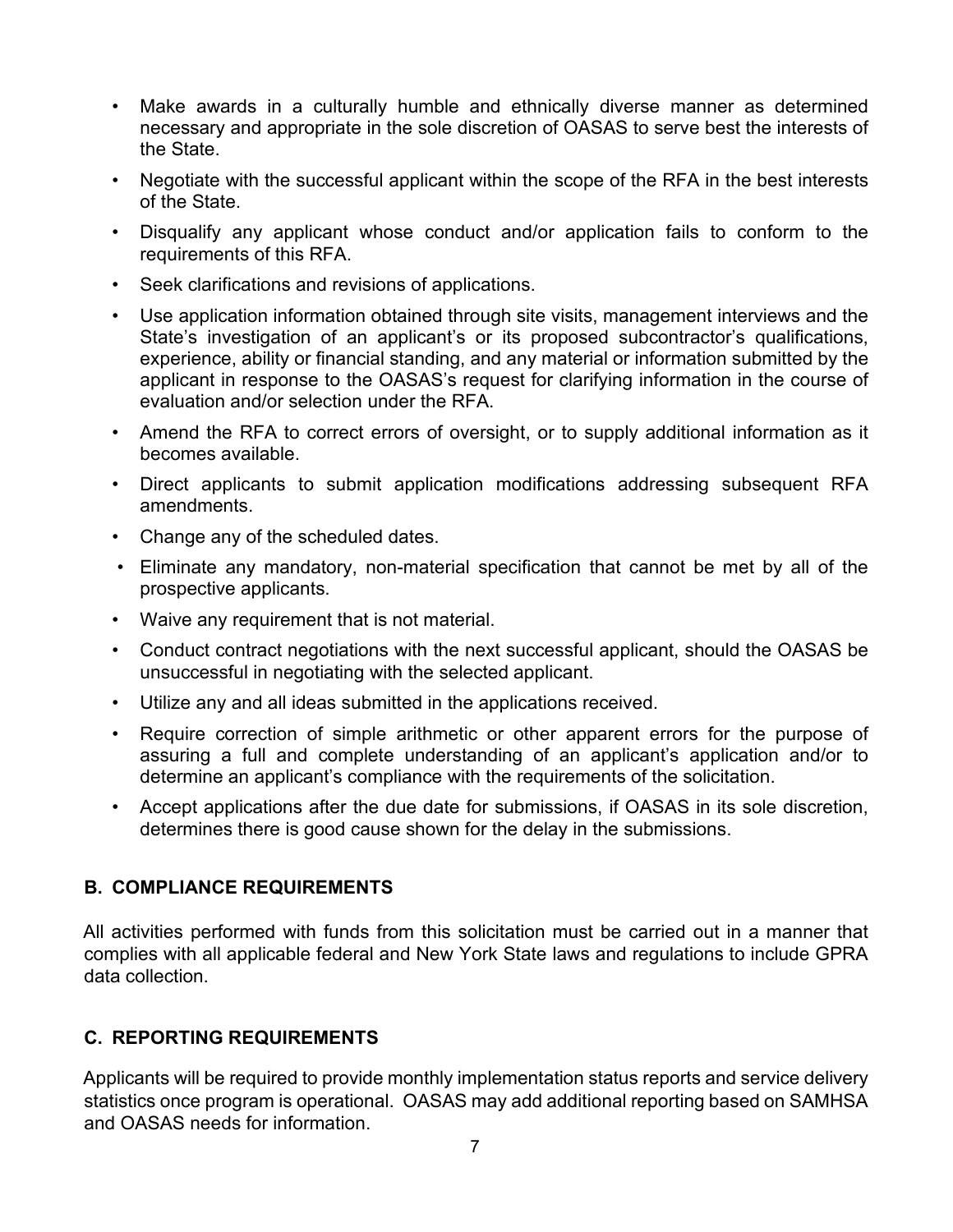*All service providers funded through this award must comply with the federal Government Performance Reporting Act (GPRA)* and conduct data collection in keeping with SAMHSA protocols. This includes staff training in GPRA data collection and entry, conducting GPRA data collection activities, and tracking participant recruitment.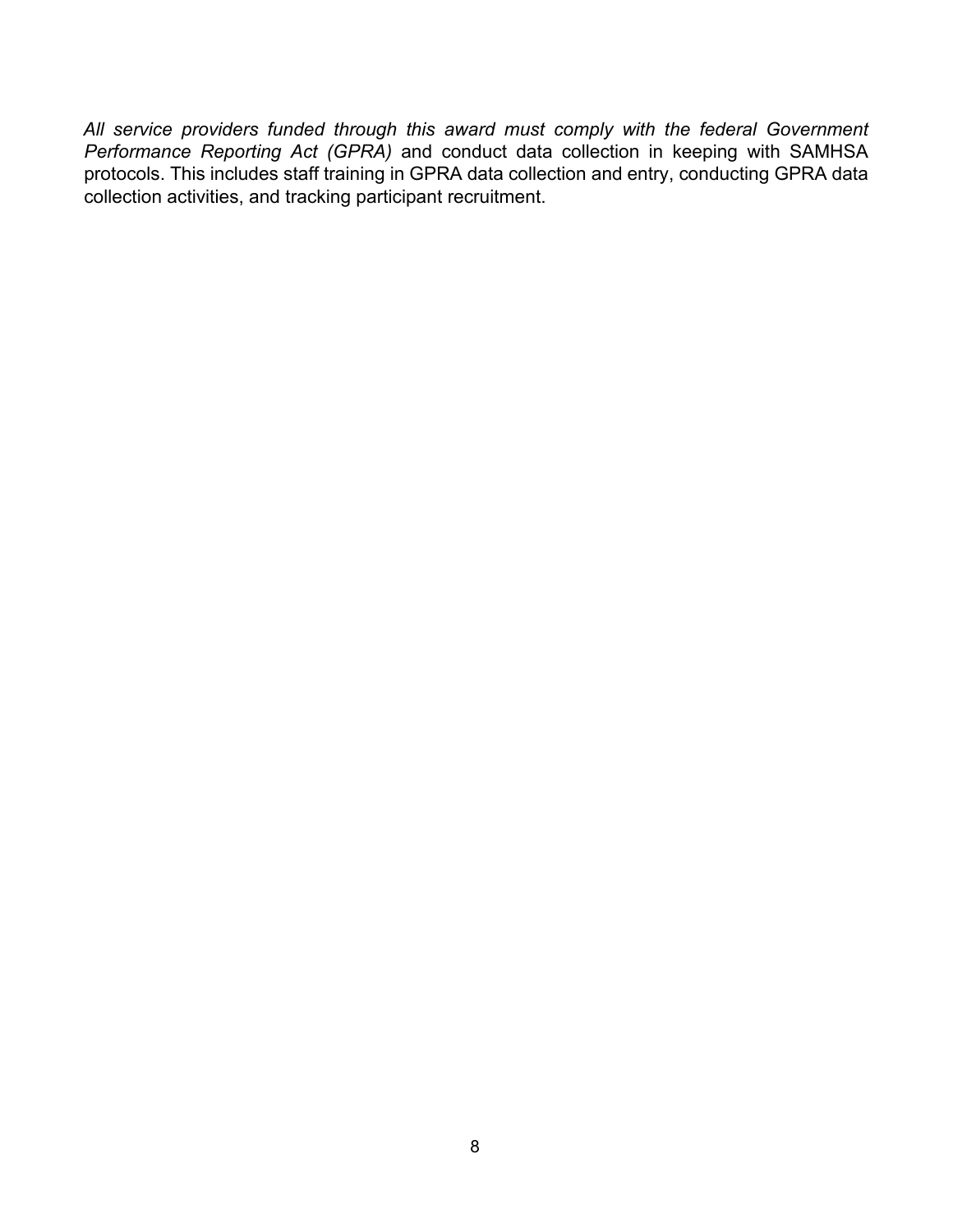## **Research Foundation for Mental Hygiene, Inc. (RFMH) In Partnership with NEW YORK STATE OFFICE OF ADDICTION SERVICES AND SUPPORTS (OASAS) REQUEST FOR APPLICATIONS (RFA) NYS OASAS SOR 2020 – MOBILE MEDICATION UNITS (MMU) ATTACHMENT A – COVER SHEET**

<span id="page-8-0"></span>

| 1. Printed legal Name of Applicant Entity:                                   |
|------------------------------------------------------------------------------|
| 2. Applicant's MMIS#:                                                        |
| 3. Applicant's OASAS Provider Number (if applicable)                         |
| 4. Applicant's Street Address/P.O. Box:                                      |
| 5. Applicant's City/Town/Village:                                            |
| 6. Postal Zip Code:                                                          |
| 7. PRU# (if applicable)                                                      |
| 8. Name of Applicant's Outpatient Program (if different from Provider Name): |
| 9. Applicant's Program Street Address/P.O. Box (if different from above):    |
| 10. Applicant's Program City/Town/Village:                                   |
| 11. Applicant's Program Postal Zip Code:                                     |
| 12. Printed Name of Applicant Contact Person:                                |
| 13. Printed Title of Contact:                                                |
| 14. Contact Telephone #:                                                     |
| 15. Contact Email:                                                           |
| 16. Signature:                                                               |
| 17. Date:                                                                    |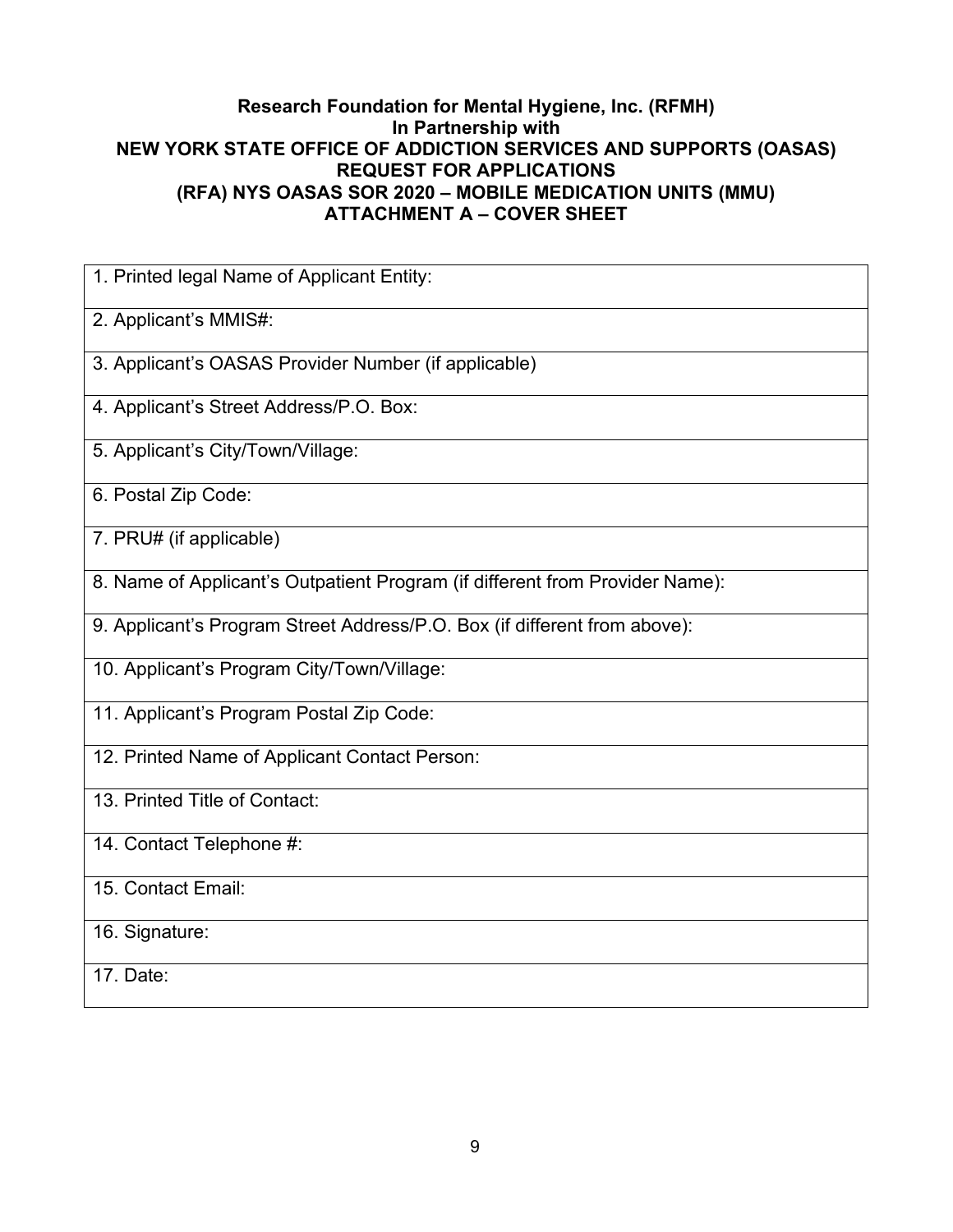## **Research Foundation for Mental Hygiene, Inc. (RFMH) In Partnership with NEW YORK STATE OFFICE OF ADDICTION SERVICES AND SUPPORTS (OASAS) REQUEST FOR APPLICATIONS (RFA) NYS OASAS SOR 2020 – MOBILE MEDICATION UNITS (MMU) ATTACHMENT B – ANNUAL OPERATING BUDGET AND JUSTIFICATION**

### <span id="page-9-0"></span>**Section I: Provider Information:**

| Printed Legal Name of Applicant Entity:      |                                         |                                            |                   |
|----------------------------------------------|-----------------------------------------|--------------------------------------------|-------------------|
| 2. Applicant's OASAS Provider Number:        |                                         |                                            |                   |
| 3. Applicant's OASAS Provider PRU Number(s): | 4. Applicant's Street Address/P.O. Box: |                                            |                   |
| 5. Applicant's City/Town/Village:            |                                         | 6. Postal Zip Code                         | 7. Date Prepared: |
| 8. Printed Name of Applicant Contact Person: |                                         | 9. Printed Title of Contract: SOR 2 Year 1 |                   |
| 10. Contact Telephone #.                     |                                         |                                            |                   |

The budget justification is required for SOR (II) Year 1 funding which will begin on September 30, 2021 and end on September 29, 2022. The table at the bottom of this document will reflect the full requested budget. **Use only whole dollars.**

#### **Section II: Expenses:**

**Personnel:**

| <b>Position</b> | <b>Name</b> | Pay Rate | Level of<br><b>Effort</b> | Cost |
|-----------------|-------------|----------|---------------------------|------|
|                 |             |          |                           |      |
|                 |             |          |                           |      |
|                 |             |          |                           |      |
|                 |             |          |                           |      |
|                 |             |          |                           |      |
|                 |             |          |                           |      |
|                 |             |          |                           |      |
|                 |             |          | <b>TOTAL</b>              |      |

**JUSTIFICATION: Describe the role and responsibilities of each position.**

| <b>Component</b> | Rate | Wage | Cost |
|------------------|------|------|------|
|                  |      |      |      |
|                  |      |      |      |
|                  |      |      |      |
|                  |      |      |      |

#### **Fringe Benefits:** List all components of fringe benefits rate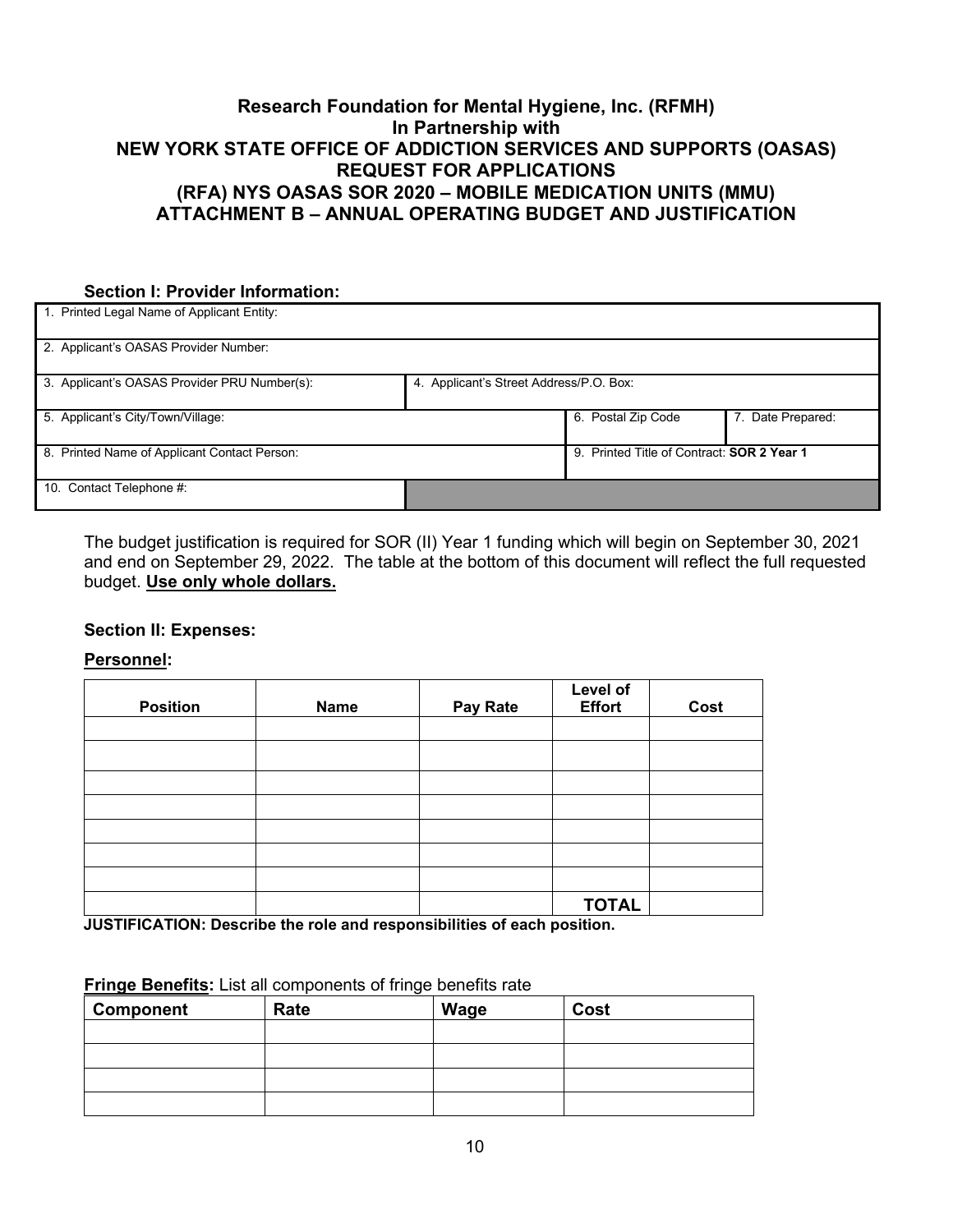|                                                         | Total |  |
|---------------------------------------------------------|-------|--|
| JUSTIFICATION: Fringe reflects current rate for agency. |       |  |

|  | Supplies: Materials costing less than \$5,000 per unit and often having one-time use |  |
|--|--------------------------------------------------------------------------------------|--|
|--|--------------------------------------------------------------------------------------|--|

| Item(s) | Rate         | Cost |
|---------|--------------|------|
|         |              |      |
|         |              |      |
|         |              |      |
|         |              |      |
|         |              |      |
|         |              |      |
|         |              |      |
|         |              |      |
|         |              |      |
|         |              |      |
|         |              |      |
|         | <b>TOTAL</b> |      |

**JUSTIFICATION: Describe need and include explanation of how costs were estimated.**

**Travel:** Explain need for all travel other than that required by this application. Local travel policies prevail.

| <b>Purpose of Travel</b> | Location | Item | Rate         | Cost |
|--------------------------|----------|------|--------------|------|
|                          |          |      |              |      |
|                          |          |      |              |      |
|                          |          |      |              |      |
|                          |          |      |              |      |
|                          |          |      |              |      |
|                          |          |      | <b>TOTAL</b> |      |

**JUSTIFICATION: Describe the purpose of travel and how costs were determined.** 

**Equipment:** Items in excess of \$5,000

| <b>Type</b> | <b>Purpose</b> | Rate         | Cost |
|-------------|----------------|--------------|------|
|             |                |              |      |
|             |                |              |      |
|             |                |              |      |
|             |                |              |      |
|             |                | <b>TOTAL</b> |      |

**JUSTIFICATION:**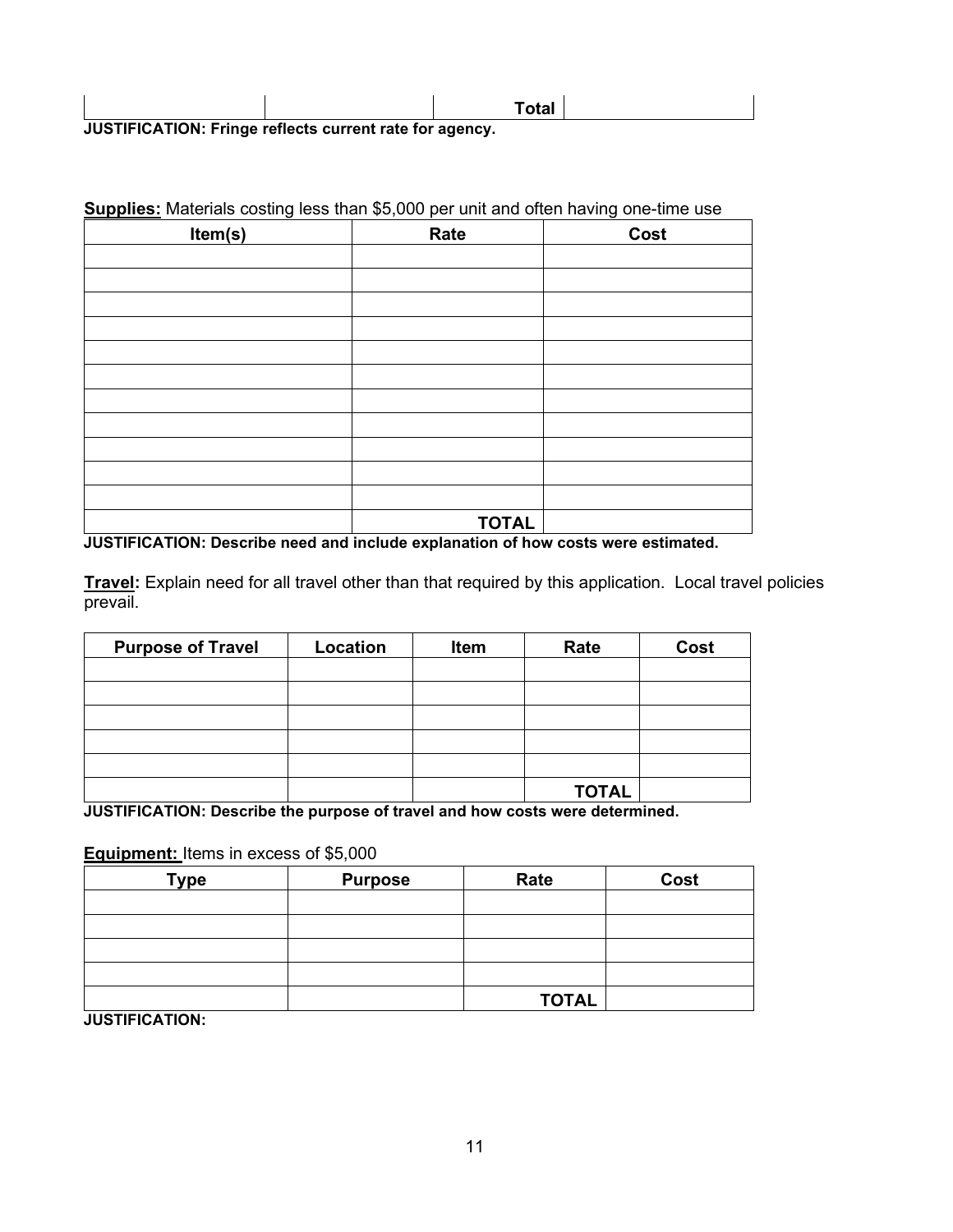**Contractual:** A contract can be with an individual retained to provide professional advice or services, or for a service such as a media air time for a PSA, billboards etc. The grantee must have policies and procedures governing their use of contracts that are consistently applied among all organization's agreements.

| <b>Name</b> | <b>Service</b> | Rate | <b>Time</b><br><b>Frame</b> | Cost |
|-------------|----------------|------|-----------------------------|------|
|             |                |      |                             |      |
|             |                |      |                             |      |
|             |                |      |                             |      |
|             |                |      |                             |      |
|             |                |      |                             |      |
|             |                |      | <b>TOTAL</b>                |      |

**JUSTIFICATION: Explain the need for each agreement and how they relate to the overall project.**

**Other:**

| <b>Name</b> | <b>Service</b> | Rate | <b>Time Frame</b> | Cost |
|-------------|----------------|------|-------------------|------|
|             |                |      |                   |      |
|             |                |      |                   |      |
|             |                |      |                   |      |
|             |                |      |                   |      |

**JUSTIFICATION:**

Admin/Indirect cost rate: Indirect costs are necessary for the operation of an organization and are shared across all programs within the organization. Some examples are building occupancy (i.e. rent), equipment usage, administrative staff, audit and legal services, utilities, telecommunications (including phone and internet service), security and fire protection, and liability insurance. Costs must be consistently charged as either indirect or direct costs, but may not be double charged or inconsistently charged as both.

SAMHSA Requirements on Indirect Cost Rate: Any non-Federal entity that has never received a negotiated indirect cost rate, except for those non-Federal entities described in paragraphs (c)(1)(i) and (ii) and section (D)(1)(b) of appendix VII to this part, may elect to charge a de Minimis rate of 10% of modified total direct costs (MTDC) which may be used indefinitely. The 10% is charged to the Modified Total Direct Costs (MTDC) which means all direct salaries and wages, applicable fringe benefits, materials and supplies, services, and travel. MTDC excludes equipment, capital expenditures, charges for patient care, rental costs, tuition remission, scholarships and fellowships, and participant support costs.

| 'A)<br><b>Total Direct</b><br><b>Expenses</b> | (B)<br><b>Total of</b><br><b>Excluded Items</b> | (C)<br><b>MTDC</b><br>$(A - B = C)$ | (D)<br><b>Cost Rate</b> | <b>Total</b><br><b>Indirect</b><br>Cost<br>$(C \times D)$ |
|-----------------------------------------------|-------------------------------------------------|-------------------------------------|-------------------------|-----------------------------------------------------------|
|                                               |                                                 |                                     | 10%                     |                                                           |

**JUSTIFICATION:**

**Total Direct Expense Budget: \$**

**Total Indirect Cost:**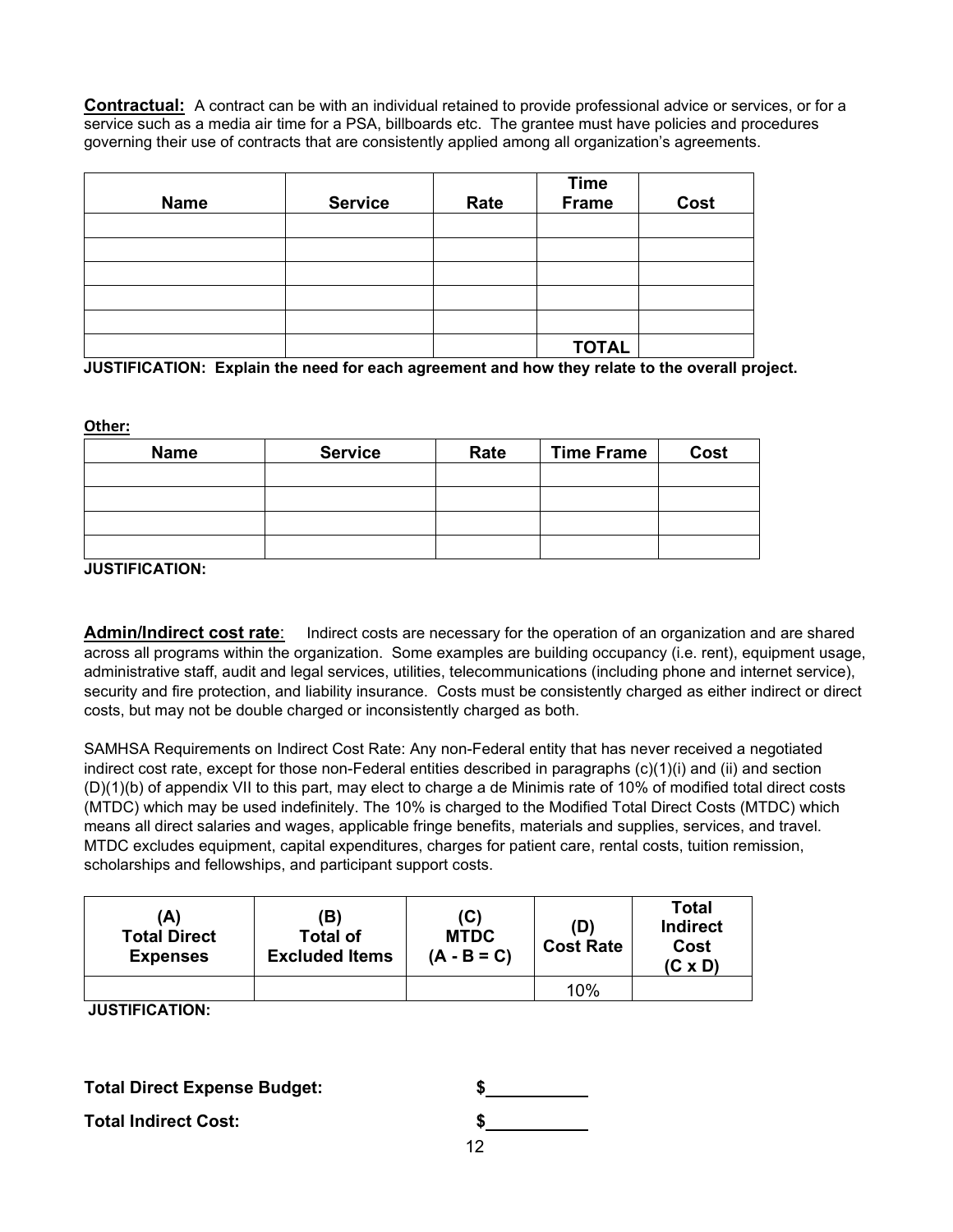**Total Projected Revenue (If Applicable): \$ Total Budget: \$**

Projected number of patients to be treated for opioid as a primary, secondary, or tertiary substance through this grant, if applicable. \_\_\_\_\_\_\_\_\_\_\_\_\_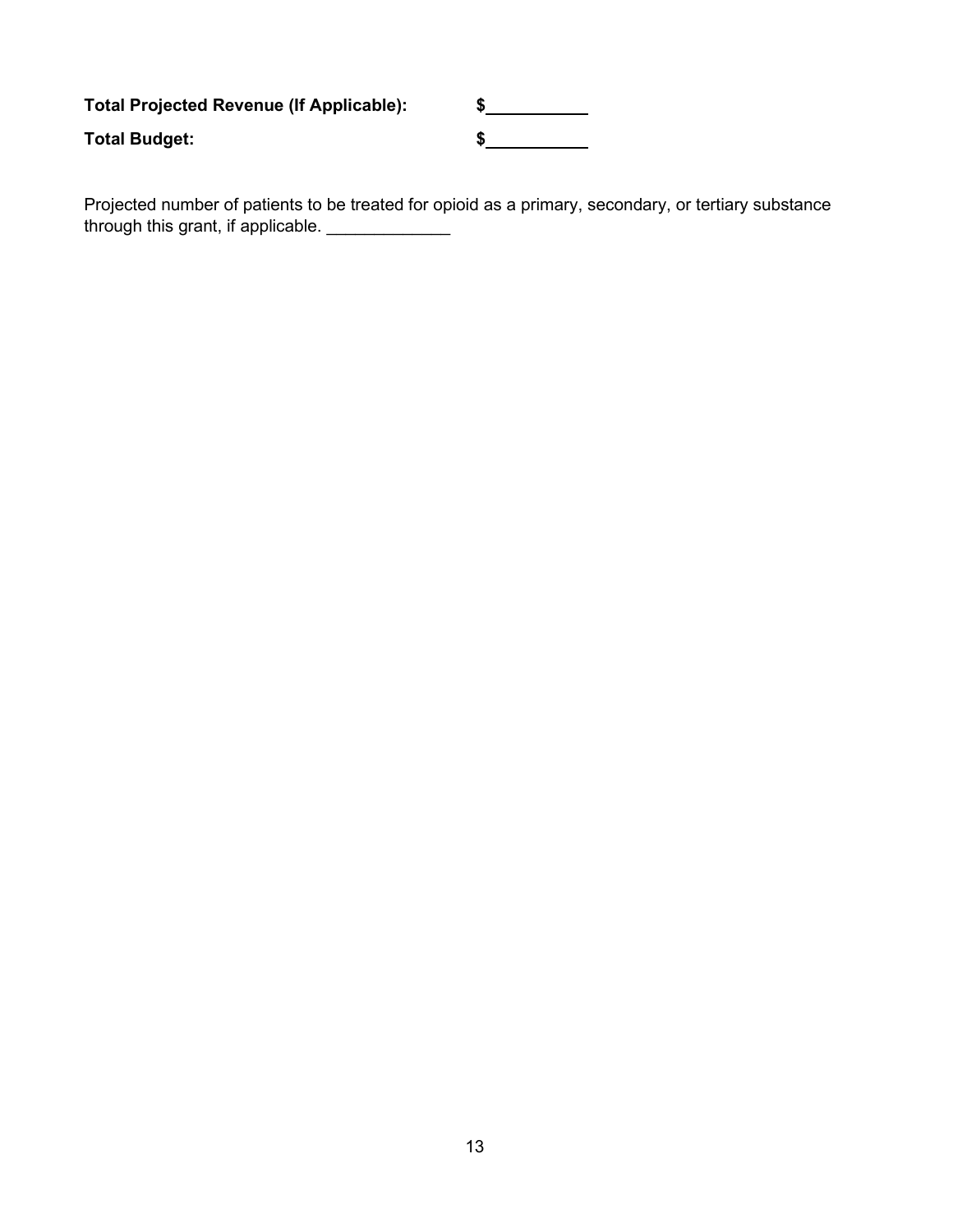## **Research Foundation for Mental Hygiene, Inc. (RFMH) In Partnership with NEW YORK STATE OFFICE OF ADDICTION SERVICES AND SUPPORTS (OASAS) REQUEST FOR APPLICATIONS (RFA) NYS OASAS SOR 2020 – MOBILE MEDICATION UNITS (MMU) ATTACHMENT C – SAMHSA BUDGET PARAMETERS**

- <span id="page-13-0"></span>• SAMHSA will monitor use of these funds to assure that they are being used to support evidence-based treatment and recovery supports and will not permit use of these funds for non-evidence-based approaches.
- Procurement of DATA waiver training is not an allowable use of these funds as this training is offered free of charge from SAMHSA at <https://pcssnow.org/>
- Recipients must utilize third party and other revenue realized from the provision of services to the extent possible and use SAMHSA grant funds only for services to individuals who are not covered by public or commercial health insurance programs, individuals for whom coverage has been formally determined to be unaffordable, or for services that are not sufficiently covered by an individual's health insurance plan. Recipients are also expected to facilitate the health insurance application and enrollment process for eligible uninsured clients.
- Assess the needs of tribes in the RPC region and include strategies to address these needs in the network approach. Recipients must ensure that the needs of tribes, tribal organizations, and urban Indian organizations are meaningfully included in the assessment and strategies are implemented to meet these needs.
- Contingency Management: Contingencies may be used to reward and incentivize treatment compliance with a maximum contingency value being \$15 per contingency. Each patient may not receive contingencies totaling more than \$75 per year of his/her treatment.
- SAMHSA grant funds may not be used to:
	- Directly or indirectly, purchase, prescribe, or provide marijuana or treatment using marijuana. Treatment in this context includes the treatment of opioid use disorder. Grant funds also cannot be provided to any individual who or organization that provides or permits marijuana use for the purposes of treating substance use or mental disorders. See, e.g., 45 C.F.R. § 75.300(a) (requiring HHS to "ensure that Federal funding is expended . . . in full accordance with U.S. statutory . . . requirements."); 21 U.S.C. §§ 812(c)(10) and 841 (prohibiting the possession, manufacture, sale, purchase or distribution of marijuana). This prohibition does not apply to those providing such treatment in the context of clinical research permitted by the DEA and under an FDA-approved investigational new drug application where the article being evaluated is marijuana or a constituent thereof that is otherwise a banned controlled substance under federal law.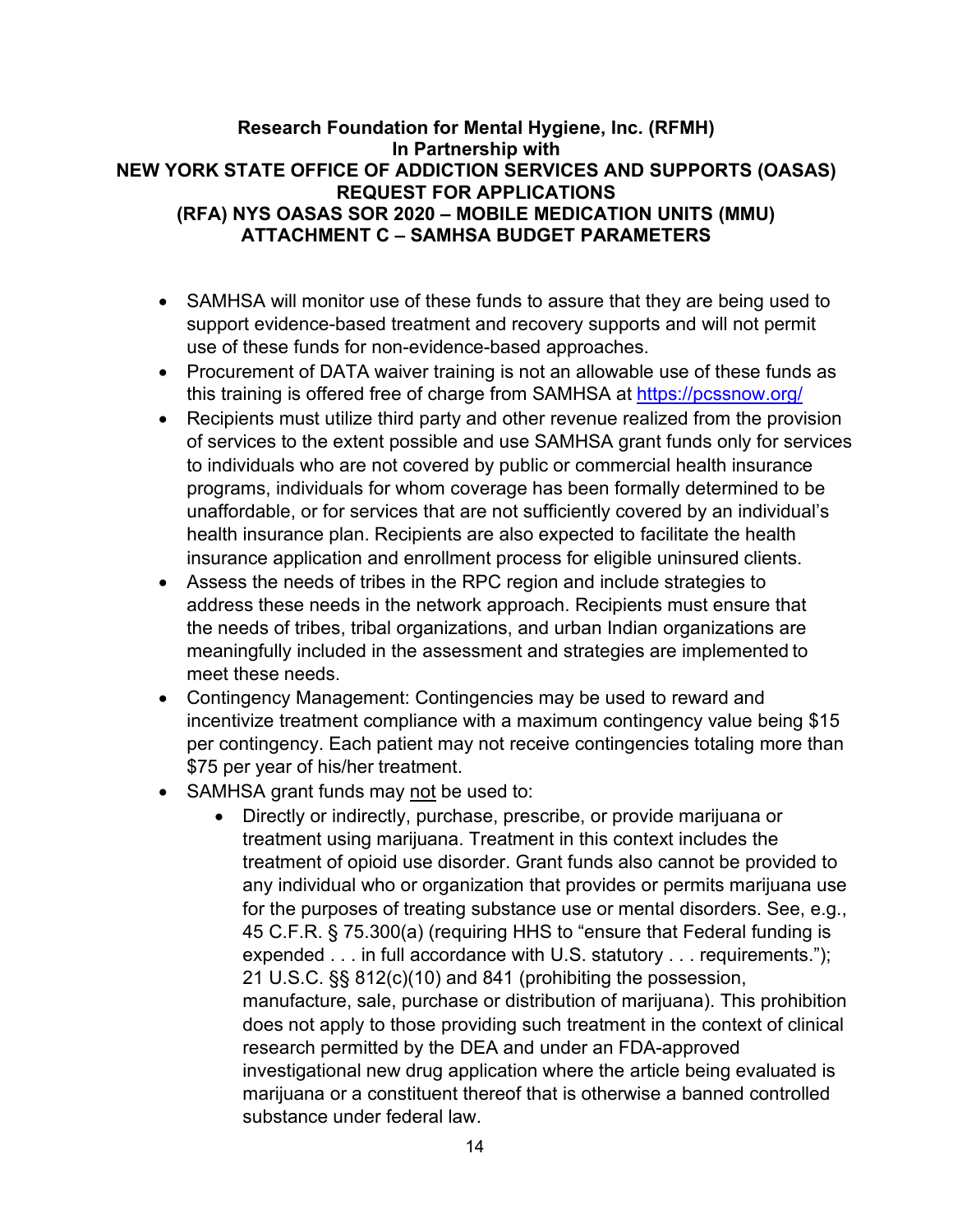- Pay for promotional items including, but not limited to, clothing and commemorative items such as pens, mugs/cups, folders/folios, lanyards, and conference bags.
- Pay for the purchase or construction/renovation of any building or structure to house any part of the program.
- Provide residential or outpatient treatment services when the facility has not yet been acquired, sited, approved, and met all requirements for human habitation and services provision. (Expansion or enhancement of existing residential services is permissible.)
- Provide inpatient treatment or hospital-based detoxification services. Residential services are not considered to be inpatient or hospital-based services.
- Make direct payments to individuals to enter treatment or continue to participate in prevention or treatment services.
- Note: A recipient or treatment or prevention provider may provide up to \$30 non-cash incentive to individuals to participate in required data collection follow up. This amount may be paid for participation in each required follow-up interview.
- Meals are generally unallowable unless they are an integral part of a conference grant or specifically stated as an allowable expense in the FOA. Grant funds may be used for light snacks, not to exceed \$3.00 per person per day.
- Consolidated Appropriations Action, 2017 (Public Law 115-31) Division H, Section 520, notwithstanding any other provision of this Act, no funds appropriated in this Act shall be used to purchase sterile needles or syringes for the hypodermic injection of any illegal drug. Provided, That such limitation does not apply to the use of funds for elements of a program other than making such purchases if the relevant State or local health department, in consultation with the Centers for Disease Control and Prevention, determines that the State or local jurisdiction, as applicable, is experiencing, or is at risk for, a significant increase in hepatitis infections or an HIV outbreak due to injection drug use, and such program is operating in accordance with state and local law.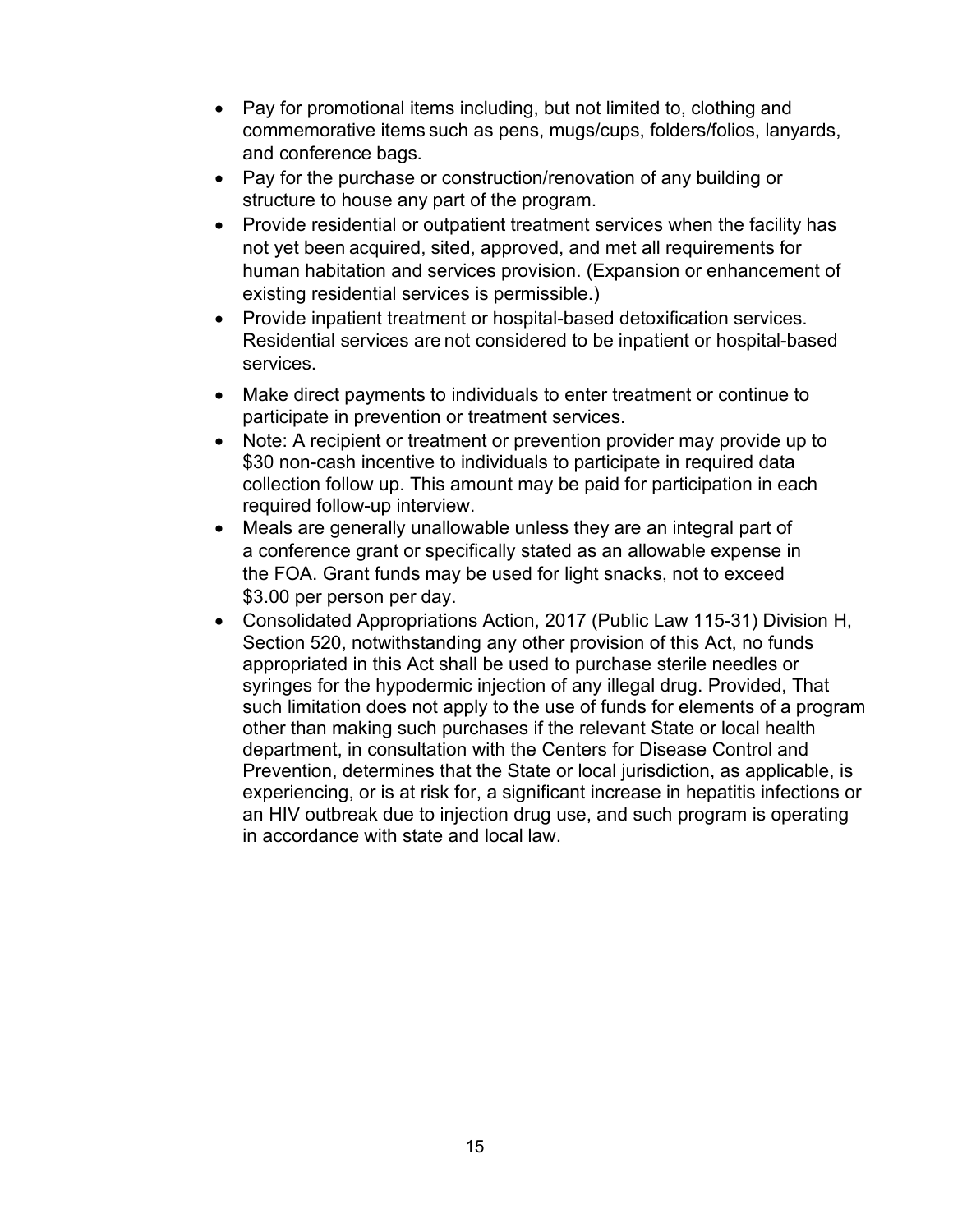## **Research Foundation for Mental Hygiene, Inc. (RFMH) In Partnership with NEW YORK STATE OFFICE OF ADDICTION SERVICES AND SUPPORTS REQUEST FOR APPLICATIONS (RFA) #SUPP1002 – MOBILE MEDICATION UNITS (MMU) ATTACHMENT D – PROGRAM NARRATIVE**

<span id="page-15-0"></span>The Program Narrative should be typed, double-spaced, on 8  $\frac{1}{2}$  x 11 inch page size. Pages should be paginated, and font should be 12-point Times New Roman, and all margins should be one inch wide. The Program Narrative should be brief (no more than 5 pages excluding Protocols).

The following information should be provided:

- Need Justification Provide a justification of need for an MMU at your location of service by listing the proposed boroughs where the MMU will operate, describing the presence of waiting list where the MMU intends on operating, average travel time/distance travelled by patients currently served by your OTP, overdose rates at the MMU's proposed location of operation, serving any special populations, such as but not limiting to incarcerated individuals, individuals at long-term care facilities, residential programs, Part 816/818 programs, or other organizations caring for patients requiring MOUD, and any other justification points that are relevant.
- Operation Location(s)/Dispensing Location(s) Provide the location(s) where the MMU will be in operation (if actual address is unknown at the time of application submission, provide the vicinity of the area) and include the neighborhood of proposed MMU operation. Provide any partnership details or contracts that the OTP currently has or will put in place to enable the MMU to be sited at the proposed location(s), e.g., existing relationship with correctional facilities, long-term care facilities, residential treatment program, or other organizations caring for patients requiring MOUD that allows for the MMU to be parked at their parking lot. MMUs must establish memorandums of understanding with residential treatment programs and Part 816/818 to provide services at these sites. If there are no plans for partnerships or contracts to be put in place, provide details describing the MMU's plan for operating at the location(s) identified.
- Staffing Provide details on staffing that will be on the MMU or dedicated staff accessible via telehealth that meets the services provided on the MMU, include employee type, number of employees, roles and responsibilities. Identify staff members who will be providing services in-person on the MMU, and staff members providing services remotely via telehealth.
- Security Provide details on security plans including but not limited to security staff, alarm system, type of safe used, and location of safe in relation to layout of MMU. Please consult with [DEA regulation](https://www.federalregister.gov/documents/2021/06/28/2021-13519/registration-requirements-for-narcotic-treatment-programs-with-mobile-components) to ensure DEA regulatory compliance.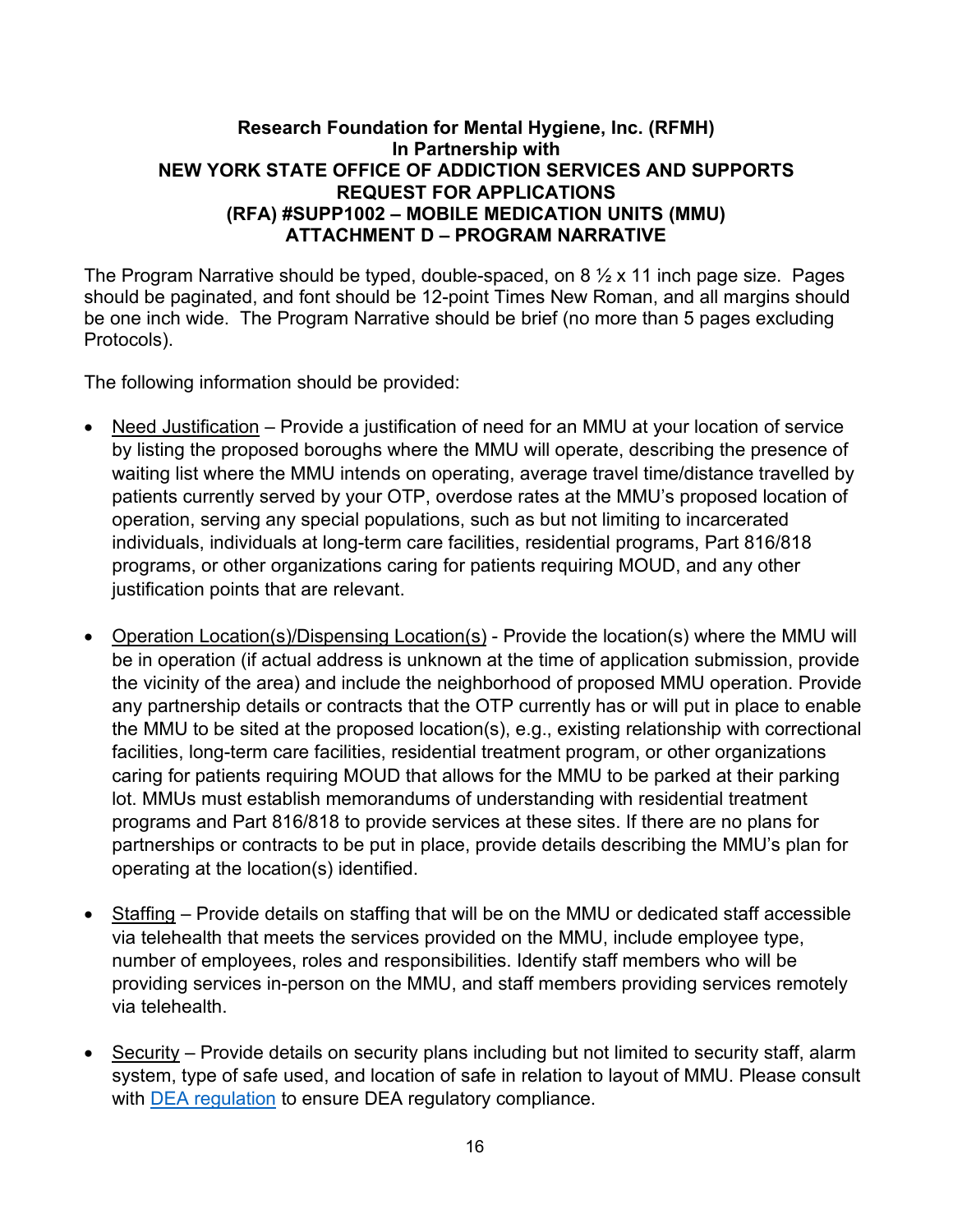- Hours of Operation/Dispensing Hours Provide the number of days of operation per week and the planned hours of operation and dispensing hours of the MMU, including expected travel time of the MMU on a typical day. The MMU must be in operation for a minimum of 6 days per week, and 3 hours per day.
- MMU Overnight Parking Location Identify where the MMU will be parked overnight or when not in operation that meets the DEA regulations. Note that the MMU is expected to be parked at the registered OTP or another secure, fenced-in location. Please consult with [DEA regulation](https://www.federalregister.gov/documents/2021/06/28/2021-13519/registration-requirements-for-narcotic-treatment-programs-with-mobile-components) to ensure DEA regulatory compliance.
- Projections Provide the projected number of patients that the MMU will serve in total (patient census) and daily, including how this will be in alignment with the need justification. Provide a description of outreach plans in admitting new patients.
- Protocols Provide detailed protocols on the following:
	- o Daily Operations: provide details on operation hours, including expected preparation time, travel time, and dispensing time, and daily workflow.
	- o Dispensing Process: provide the workflow of the MMU's dispensing operations including details regarding crowd management, observed consumption, patient monitoring times, and traffic flow outside of the MMU.
	- o Diversion Control Plan (DCP): provide your DCP for the MMU.
	- o Recordkeeping Protocols: provide details of recordkeeping that meets the DEA, SAMHSA, and NYS requirements.
	- o Emergency Management Protocols: provide details on the MMU and staff procedures should the MMU become inoperable during a typical operating day, including details on the procedure to secure the medication, and ensuring patients are still medicated if the MMU becomes inoperable before arriving at the dispensing location(s).
- Services Minimum required and optional additional services
	- o Provide detailed information on service(s) to be delivered which should include at a minimum, the following services:
		- Medication administration and observation: the face-to-face administration or dispensing of medication, including Schedule II-V controlled substances. Note that at a minimum, both methadone and buprenorphine should be available as part of the dispensing services on an MMU.
		- Admission assessments and medication induction, including pre-admission services and screening
		- **•** Other medical services
		- **Toxicology tests**
	- $\circ$  Provide detailed information on any additional services that may be provided such as: (Additional services are optional, but points will be given for applications that include these services.)